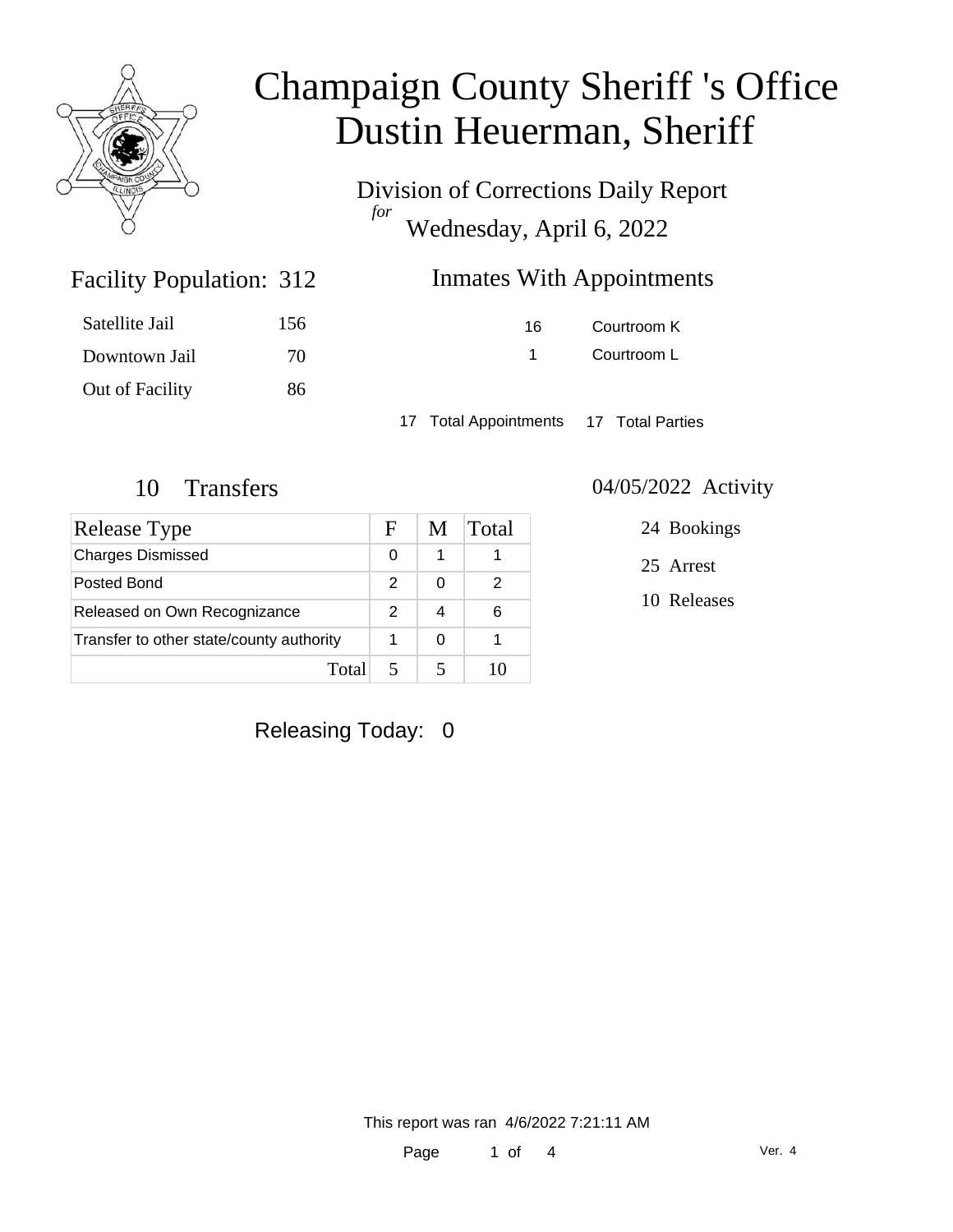

Division of Corrections Daily Report *for* Wednesday, April 6, 2022

#### Custody Status Count

- Electronic Home Dentention 16
	- Felony Arraignment 15
		- Felony Other 2
	- Felony Pre-Sentence 7
		- Felony Pre-Trial 224
	- Felony Pre-Trial DUI 5
	- Felony Sentenced CCSO 7
	- Felony Sentenced IDOC 23
		- Hold Other 1
	- Misdemeanor Arraignment 5
		- Misdemeanor Pre-Trial 4
			- Remanded to DHS 2
			- Traffic Arraignment 1
				- Total 312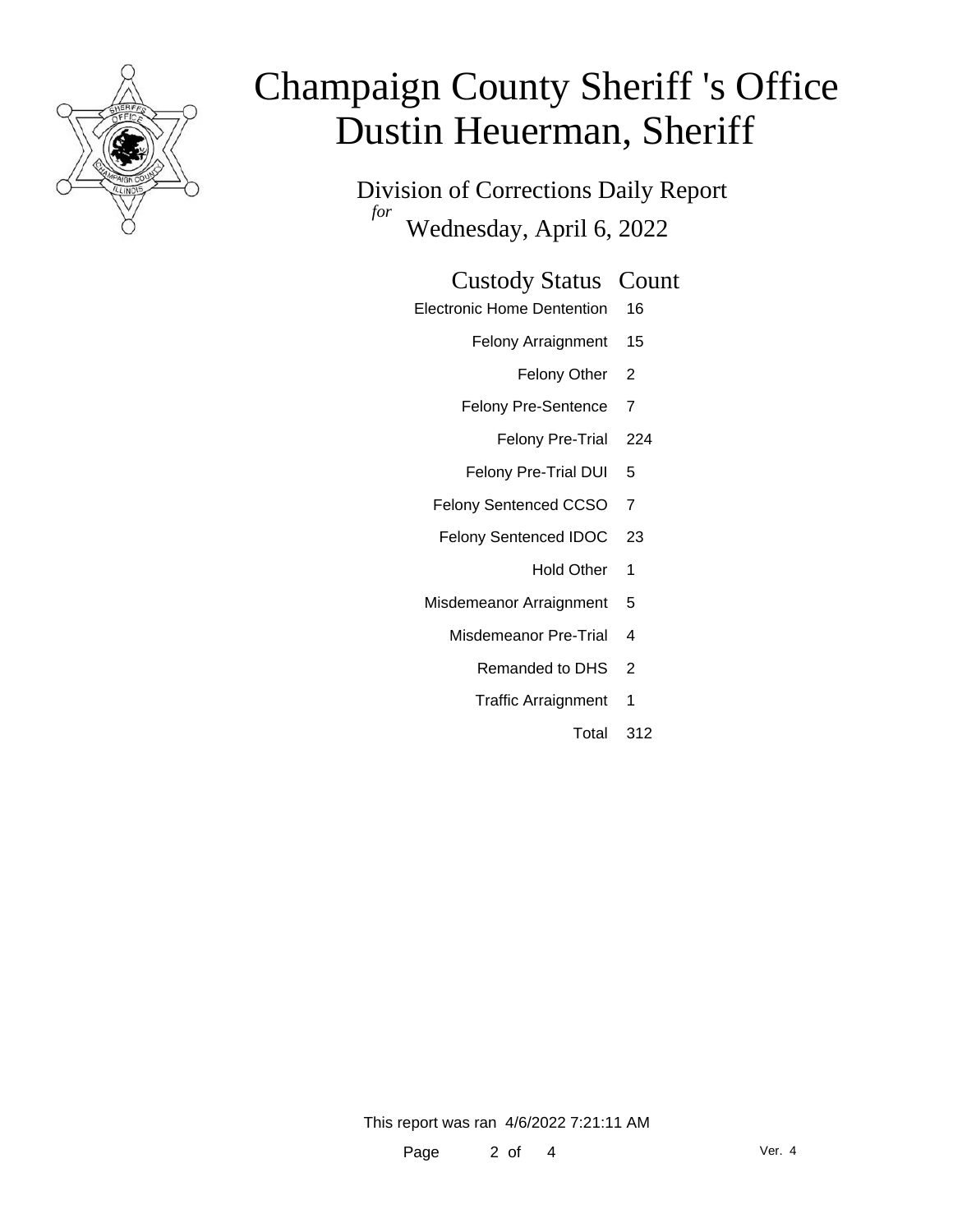

Division of Corrections Daily Report *for* Wednesday, April 6, 2022

### Inmates With Appointments

| Jailing Party Name                         | Location    | Number of Records / Node |
|--------------------------------------------|-------------|--------------------------|
| CAMPBELL, MOHAMMED BURNELL                 | Courtroom K | 1 / Satellite Jail       |
| CARTER, DEWANDEE FAY                       | Courtroom K | 1 / Satellite Jail       |
| CASTELO, SHANE ROBERT                      | Courtroom K | 1 / Satellite Jail       |
| COWART, TORREY BENJAMEN, Junior            | Courtroom L | 1 / Downtown Jail        |
| <b>GOLSON, BRANDON LAVEL</b>               | Courtroom K | 1 / Satellite Jail       |
| HINES, SHAUNICA EL                         | Courtroom K | 1 / Satellite Jail       |
| JONES, DARION MARIE                        | Courtroom K | 1 / Satellite Jail       |
| KIRKWOOD, TYLER JAMES                      | Courtroom K | 1 / Downtown Jail        |
| MOORE-FOSTER, RIEGEL SHOANNA-<br>LEIGH     | Courtroom K | 1 / Satellite Jail       |
| PHILLIPS, REBEKAH LOUISE                   | Courtroom K | 1 / Satellite Jail       |
| ROE, MICHAEL STEVEN                        | Courtroom K | 1 / Satellite Jail       |
| SCHAEFFER, DAVID JOSPH                     | Courtroom K | 1 / Satellite Jail       |
| THOMAS, DION JAMEL                         | Courtroom K | 1 / Satellite Jail       |
| THOMAS, THEOPHILUS DEON                    | Courtroom K | 1 / Satellite Jail       |
| TSHINGUTA, GERTRUDE KABONGO                | Courtroom K | 1 / Satellite Jail       |
| <b>VARGAS, PATRICK TREYVONTE</b><br>LENIER | Courtroom K | 1 / Satellite Jail       |
| WILLIAMS, GURLDINE                         | Courtroom K | 1 / Satellite Jail       |

### **Transfers**

| CASTILLO, KRISTEN LEE ANA  | Transfer to other state/county authority Satellite Jail |                |
|----------------------------|---------------------------------------------------------|----------------|
| <b>CROSS, STEED GATHON</b> | Released on Own Recognizance                            | Satellite Jail |
| GEE, ROBBIE JEAN           | Released on Own Recognizance                            | Satellite Jail |
| MOORE, TANGIER MARIA       | Posted Bond                                             | Satellite Jail |
| NEWSOME, TAMIA JEWEL       | Posted Bond                                             | Satellite Jail |
| PETTWAY, EDGAR LEE, Second | Released on Own Recognizance                            | Satellite Jail |